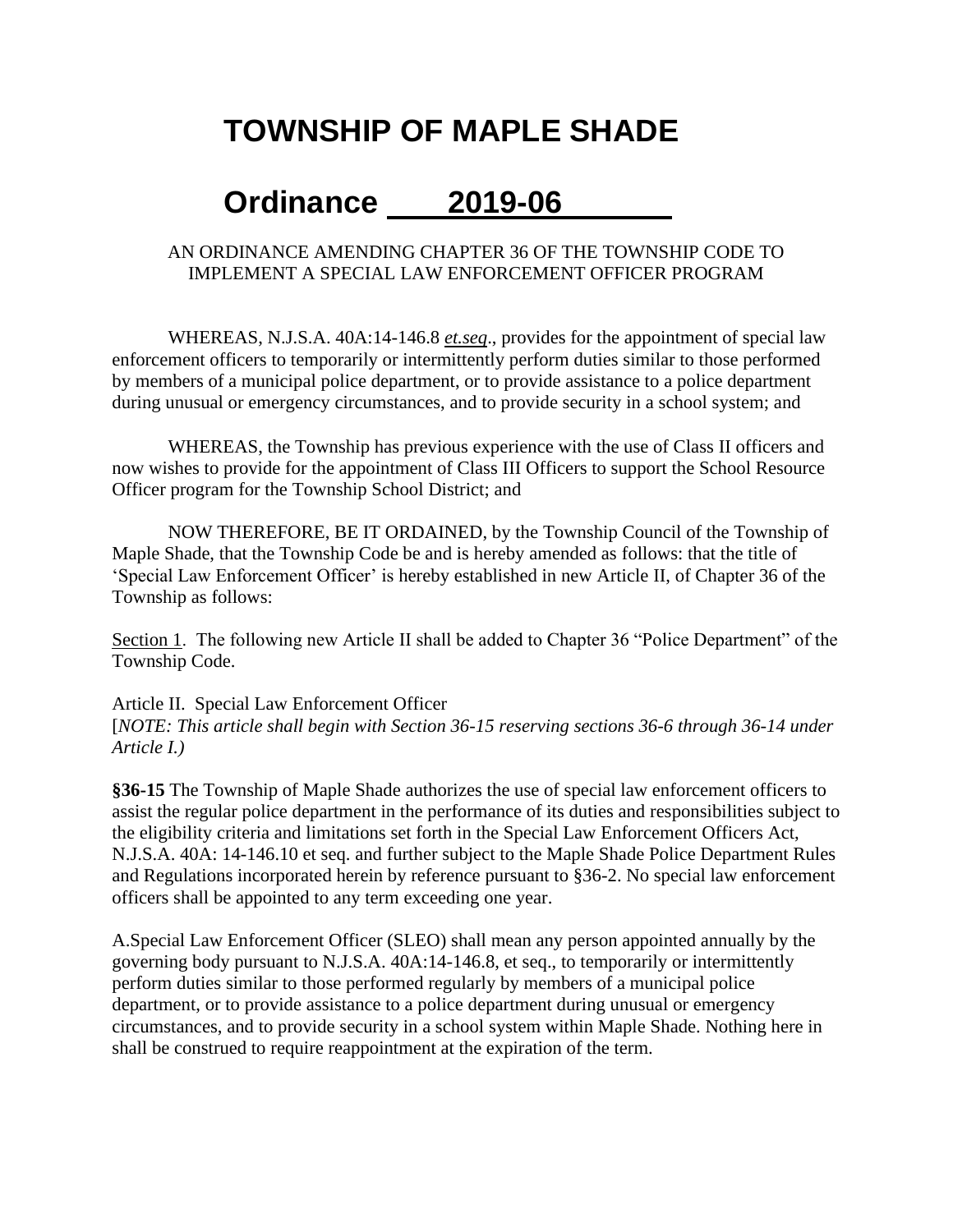B. No special law enforcement officer, by virtue of his/her appointment as such, shall be or become a regular member of the police department.

C. Special law enforcement officers are considered at-will part-time employees and can be terminated for cause after adequate hearing, unless the appointment is for four months or less, in which event the appointment may be revoked without cause or hearing (N.J.S.A. 40A: 14-146.14).

D. The number of SLEO Class II officers employed by the Maple Shade Police Department shall not exceed 25% of the total number of regular police officers pursuant to N.J.S.A. 40A:14- 146-7.

E. Every special law enforcement officer, while on duty, shall abide by the Police DepartmentRules andRegulations and those policies, general order or standard operating procedures established by the Chief of Police.

### **§36-16** Qualifications

No person shall be appointed as a special law enforcement officer **unless the person meets the criteria of N.J.S.A. 40A:14-146.10, including but not limited to the provision that the person:**

1. Is legally permitted to work in the United States.

2. Is a resident of the State of New Jersey during the term of appointment.

3. Is at least 18 years of age.

4. Shall possess and maintain a valid New Jersey driver's license.

5. Shall be able to read, write and speak the English language well and intelligently and have a high school diploma or its equivalent**.**

6. Shall be sound in body and of good health and be able to perform the physical functions of the duties assigned.

7. Shall be of good moral character and shall not have been convicted of any crime or offense involving moral turpitude (dishonesty) or a crime or offense that would render him/her unfit for duty.

8. Shall successfully undergo the same psychological testing that is required of fulltime police officers.

9. Additionally, SLEO III personnel:

a. Must be retired law enforcement officers who are less than 65 years of age. For the purposes of this paragraph, a law enforcement officer shall not be considered retired if the officer's return to employment violates any federal or state law or regulation, which would deem the officer's retirement as not being bona fide;

b. Must have served as a duly qualified, fully-trained, full-time officer in any municipality or county of this state or as a member of the New Jersey State Police and was separated from that prior service in good standing, within three years of appointment.Good standing means to exclude a retirement resulting from injury or incapacity*.*

c. Must be physically capable of performing the functions of the position, determined in accordance with PTC guidelines.

d. Must possess a valid New Jersey PTC basic police officer certification or New Jersey State Police Academy certification.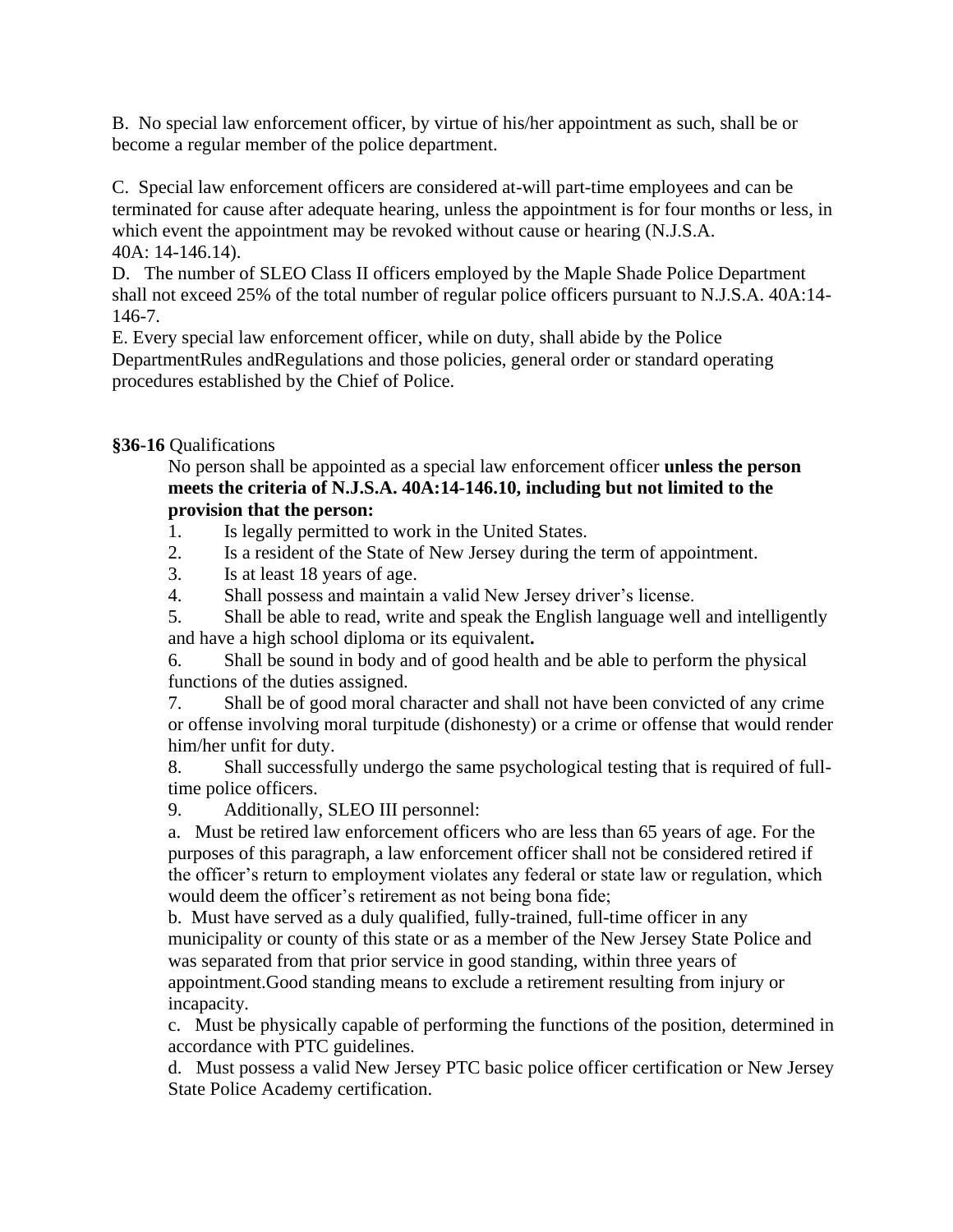e. Must be hired only in a part-time capacity.

**§36-17** Classification of Special Law Enforcement Officers/Duties

A. SLEO Class II (SLEO II) are authorized to perform all duties of regular full-time police officers subject to the authorization of the Chief of Police.

- 1. SLEO II are authorized to carry firearms and must qualify and demonstrate proficiency with the same frequency as regular police officers.
- 2. SLEO II are authorized to carry designated mechanical and enhanced mechanical force weapons while on duty and must qualify and demonstrate proficiency with the same frequency as regular police officers.
- 3. SLEO II are authorized to utilize handcuffs and other restraining devices consistent with this department's policies and only after demonstrating proficiency in the use of these devices.
- 4. SLEO II have the power of arrest and the authority to issue summonses and uniform traffic tickets the same as regular full-time police officers. SLEO II can enforce crimes, disorderly person offenses, petty disorderly person offenses and township ordinances.
- B. SLEO Class III (SLEO III) are authorized to exercise full powers and duties similar to those of a permanent, regularly appointed full-time police officer while providing security at a public or nonpublic school premises while occupied by the public or nonpublic school students and/or its staff.
	- 1. SLEO III personnel are authorized to carry a handgun and must qualify and demonstrate proficiency with the handgun and any other authorized firearms with the same frequency as regular police officer but must first comply with the requirements of N.J.S.A. 2C:39-6 authorizing a retired law enforcement officer to carry a handgun.
	- 2. SLEO III are authorized to carry designated mechanical and enhanced mechanical force weapons while on duty and must qualify and demonstrate proficiency with the same frequency as regular police officers.
	- 3. SLEO III are authorized to utilize handcuffs and other restraining devices consistent with this department's policies and only after demonstrating proficiency in the use of these devices.
	- 4. SLEO III personnel are not eligible for health care benefits or enrollment in any stateadministered retirement system.
	- 5. Specific SLEO III duties are contained within the Police Department Rules and Regulations.

### **§36-17**Appointment

A. The Township Manager, subject to approval by resolution of the Township Council, shall make appointments upon recommendation by the Chief of Police or his/her designee.The Chief of Police or his/her designee shall certify the eligibility and qualifications of all applicants, in writing, to the Township Manager prior to appointment.

**Section 2. Repealer.** Any and all other ordinances inconsistent with any of the terms and provisions of this ordinance are hereby repealed to the extent of such inconsistencies.